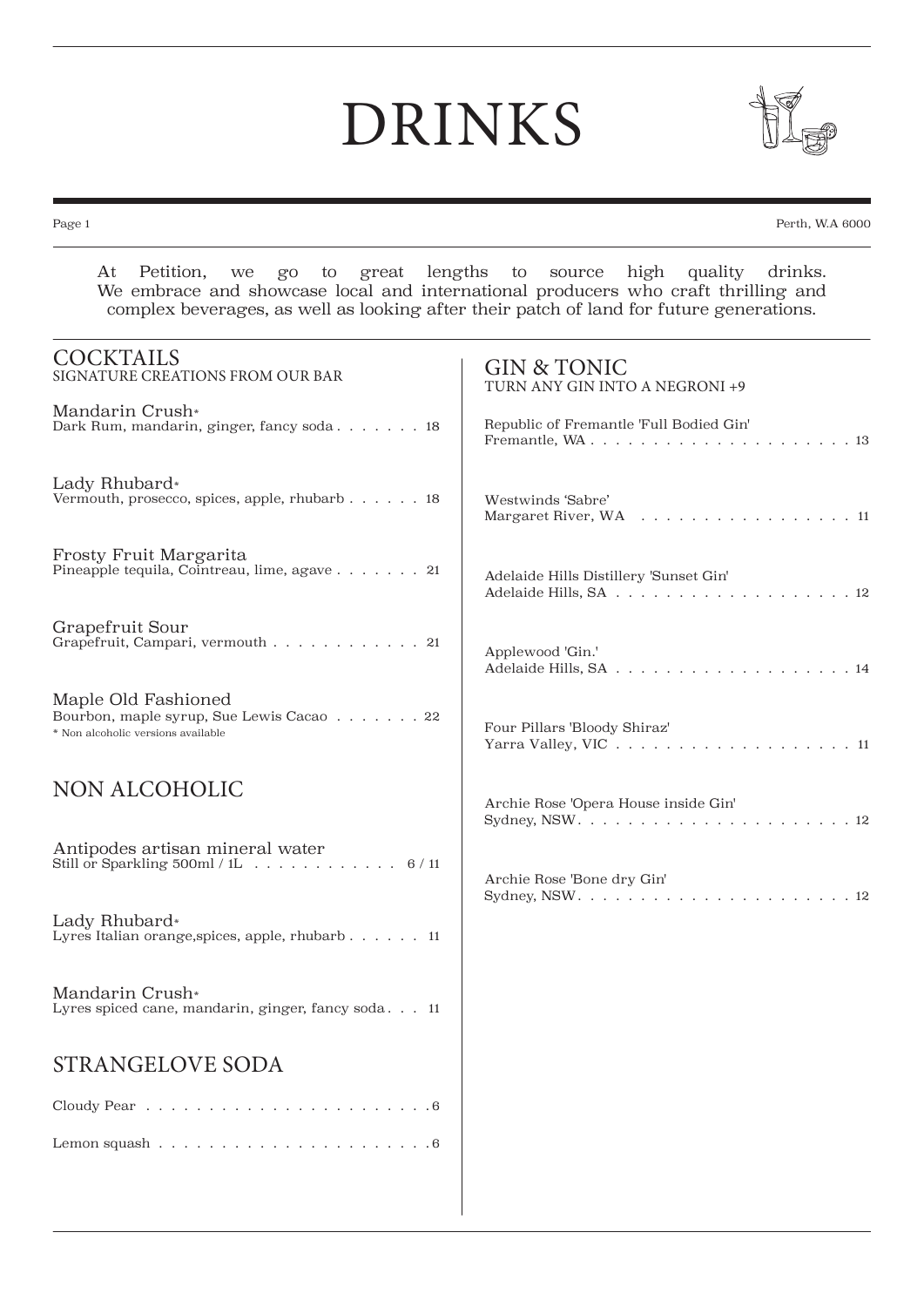| SPARKLING                                                      | <b>RED</b>                                                                  |
|----------------------------------------------------------------|-----------------------------------------------------------------------------|
| NV Alpha Box and Dice Prosecco                                 | 2021 Catlin 'Pudding & Pie' (Pinot Noir)                                    |
| Vasse Felix Idée Fixe Brut Rosé                                | 2020 Watson Family Wines (Cabernet Franc)                                   |
| NV Pommery 'Brut Royal'<br>Reims, Champagne 24                 | 2018 Higher Plane (Cabernet Malbec)                                         |
| WHITE                                                          | 2018 Mount Langhi 'Cliff Edge' (Shiraz)                                     |
| 2021 Pewsey Vale (Riesling)                                    | 2019 Scagliola 'Mati' (Barbera)                                             |
| 2020 Glenarty Road 'Field Blend' (Fiano, Vermentino)           | BEER & CIDER                                                                |
| 2021 Oates Ends (Sauvignon Blanc, Semillon)                    | Funk 'Perth Cider'<br>Apple Cider 4.8% (375ml)                              |
| 2020 Kumeu River 'Village' (Chardonnay)                        | Feral Brewing Co. 'Runt'<br>New World PA 3.50% (375ml)                      |
| 2020 Inama 'Soave Classico' (Garganega)                        | Garage Project 'Beer'<br>Pilsner 4.8% (330ml)<br>Wellington, New Zealand 11 |
| ORANGE                                                         | Boatrocker 'Alpha Queen'<br>Pale Ale 5.0% (375ml)                           |
| 2020 Whistler 'Back to Basics'' Orange<br>(Semillon & Friends) |                                                                             |
|                                                                | Beer Farm 'Royal Haze'<br>Hazy IPA 5.8% (375ml)                             |
| ROSÉ + CHILLED RED                                             |                                                                             |
| 2020 Project Ziggy 'Pretty Things' Rosé                        | Heaps Normal 'Quiet'                                                        |
| 2021 Punt Road (Gamay)                                         | Draught beer, gluten free and alcohol free beers available upon<br>request  |
|                                                                |                                                                             |
|                                                                |                                                                             |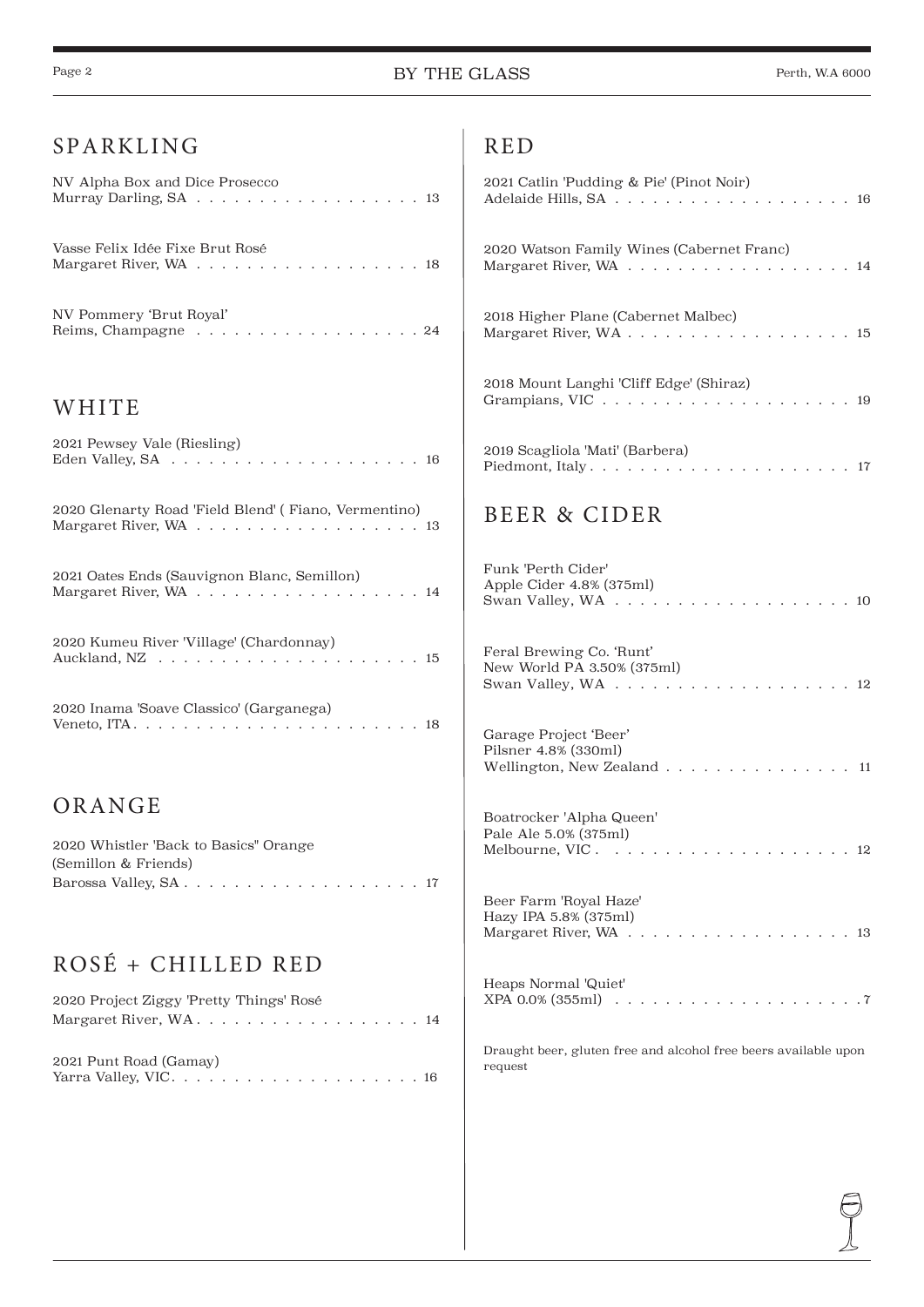## Page 3 SPARKLING & CHILLED THINGS Perth, W.A 6000

| SPARKLING / CHAMPAGNE<br>NOT ONLY PERFECT FOR CELEBRATIONS, BUT AN<br>EXCELLENT OPTION TO CARRY YOU THROUGH<br>YOUR MEAL. THE OPTIMUM SEASONING TO THE<br>PETITION MENU. | ROSÉ + CHILLED RED<br>REFRESHING AND ENERGETIC, OFTEN PRETTY,<br>SOMETIMES CRUNCHY; THESE WINES PLAY A SUP-<br>PORTING ROLE IN ANY SITUATION.                             |
|--------------------------------------------------------------------------------------------------------------------------------------------------------------------------|---------------------------------------------------------------------------------------------------------------------------------------------------------------------------|
| NV Pommery 'Brut Royal'<br>Reims, Champagne145                                                                                                                           | 2020 Project Ziggy 'Pretty Things' Rosé                                                                                                                                   |
| NV Laurent Perrier 'La Cuvée'<br>Tours-sur-Marne, Champagne 165                                                                                                          | 2020 Glenarty Road Rosé (Pinot Noir, Shiraz, Muscat)<br>Margaret River, WA. 58                                                                                            |
| NV Billecart-Salmon Brut Reserve                                                                                                                                         | 2020 Oakridge Rosé<br>(Pinot Noir, Pinot Meunier, Pinot Gris)                                                                                                             |
| NV Lacourte-Godbillon Brut Rosé                                                                                                                                          | 2020 In Praise of Shadows 'Mankai'<br>(Touriga, Graciano, Grenache)                                                                                                       |
| NV Fumey Chatelain Cremant de Jura                                                                                                                                       | 2021 Punt Road (Gamay)                                                                                                                                                    |
| NV Alpha Box and Dice Prosecco                                                                                                                                           | 2020 Coeur Clémentine Côtes de Provence Rosé<br>(Grenache, Cinsault, Tibouran)                                                                                            |
| 2020 Vino Volta 'Methode Ancestrale'                                                                                                                                     | 2020 Muga Rosado (Garnacha, Viura, Tempranillo)<br>Rioja, Spain $\ldots \ldots \ldots \ldots \ldots \ldots \ldots \ldots 65$                                              |
| 2017 Marry Wood Park Sparkling Chenin Blanc                                                                                                                              | SKIN CONTACT WHITES<br>FOR THOSE SEEKING STRUCTURE AND<br>COMPLEXITY, THESE WINES ARE INTRIGUING AND                                                                      |
| 2021 In Praise of Shadows 'Vox Pop'                                                                                                                                      | THOUGHTFUL WITH LAYERS OF CONCENTRATION.<br>2021 Brave New Wine 'Andiamo!' (Vermentino)                                                                                   |
| NV Clover Hill Tasmania Cuvée Rosé                                                                                                                                       | 75                                                                                                                                                                        |
|                                                                                                                                                                          | 2020 Whistler 'Back to Basics'' Orange<br>(Semillon & Friends)                                                                                                            |
| 2019 Mongarda Glera Colli Trevigiani Col Fondo                                                                                                                           |                                                                                                                                                                           |
|                                                                                                                                                                          | 2020 Quealy 'Turbul' (Friulano)<br>Mornington Peninsula, VIC 95                                                                                                           |
|                                                                                                                                                                          | 2019 Gazzetta 'Australia Macerato' Bianco<br>(Prociano, Malvasia, Toscana, Ansonica)<br>Lazio, Italy $\ldots \ldots \ldots \ldots \ldots \ldots \ldots \ldots \ldots 115$ |
|                                                                                                                                                                          |                                                                                                                                                                           |
|                                                                                                                                                                          |                                                                                                                                                                           |
|                                                                                                                                                                          |                                                                                                                                                                           |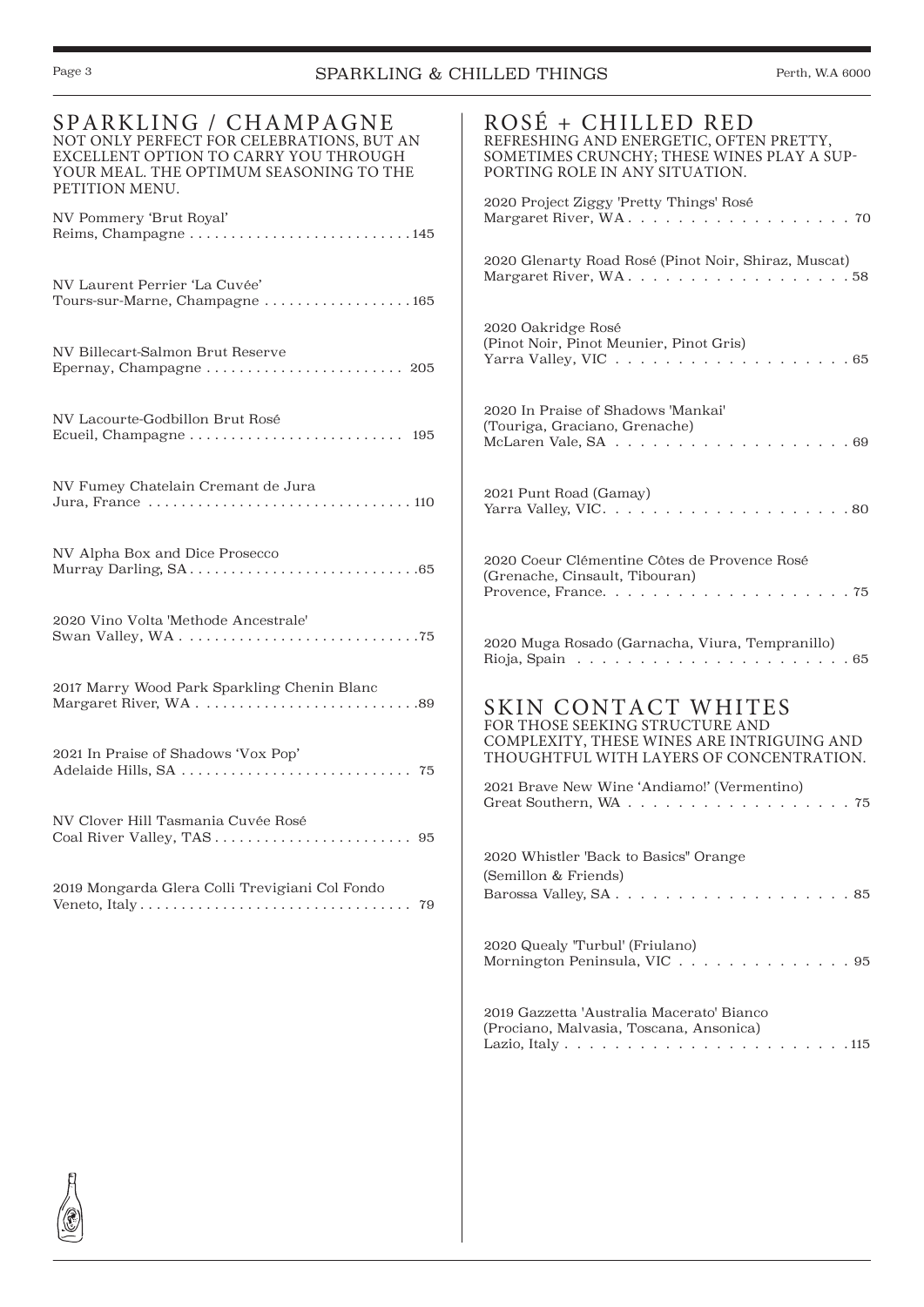| <b>BRIGHT &amp; CRISP</b><br>THE ULTIMATE 'WHITE WINE ON ARRIVAL'THESE<br>WINES ARE PERFECT FOR IGNITING THE PALATE        | 2019 Tenuta di Tavignano 'Villa Torre' (Verdicchio)                                                                   |
|----------------------------------------------------------------------------------------------------------------------------|-----------------------------------------------------------------------------------------------------------------------|
| AND AWAKENING THE SENSES.                                                                                                  | 2020 Cantina Maragona Lugana (Turbiana)                                                                               |
| 2021 Cullen 'Mangan' (Sauvignon Blanc, Semillon)                                                                           |                                                                                                                       |
| 2021 Frankland Estate (Riesling)                                                                                           | 2020 Marc Bredif (Vouvray)<br>Burgundy, France88                                                                      |
| 2020 Swinney (Riesling)<br>Great Southern, WA 75                                                                           | 2020 Domanine Alzipratu Cuvee Fiumeseccu<br>(Vermentino, Bianco Gentile)                                              |
| 2021 Pewsey Vale (Riesling)                                                                                                | 2019 Patrick Piuze 'Terroir de la Courgis' (Chardonnay)<br>Burgundy, France115                                        |
| 2021 Vickery 'Watervale (Riesling)                                                                                         | <b>GENEROUS &amp; TEXTURED</b><br>OPULENT AND HARMONIOUS, THESE WINES HAVE<br>HIGH QUALITY OAK WITH BOLD AND GENEROUS |
| 2020 Ocean Eight (Pinot Gris)<br>Mornington Peninsula, VIC 80                                                              | FLAVOURS.<br>2019 Juniper Estate 'Cornerstone' (Chardonnay)                                                           |
| 2019 Nick O'Leary 'White Rocks' (Riesling)                                                                                 | Margaret River, WA. 160                                                                                               |
| Canberra Districts, NSW.<br>70                                                                                             | 2020 Otro Vino (Chardonnay)                                                                                           |
| 2019 Domaine Kientzler 'Alsace' (Pinot Blanc)                                                                              | Margaret River, WA.<br>- 75                                                                                           |
| MINERAL & VIBRANT                                                                                                          | 2020 Stella Bella 'Series Luminosa' (Chardonnay)<br>Margaret River, WA. 120                                           |
| THESE WINES HAVE GENEROUS FRUIT, BUT ARE<br>ALSO SATURATING AND QUENCHING WITH EDGY<br>SALINITY AND HIGH TONE ENERGY.      | 2019 Bradley Hutton 'Wildberry' (Chardonnay)<br>Margaret River, WA. 110                                               |
| 2021 Oates Ends (Sauvignon Blanc, Semillon)                                                                                | 2019 Forest Hill 'Estate' (Chardonnay)<br>Mt Barker, WA.<br>65                                                        |
| 2019 Flowstone (Sauvignon Blanc)                                                                                           | 2020 Coulter 'C1' (Chardonnay)                                                                                        |
| 2019 McHenry Hohnen 'Calgardup' (Sauvignon Blanc)                                                                          | 2021 Mac Forbes (Chardonnay)                                                                                          |
| 2019 Tripe Iscariot 'Absolution' (Chenin Blanc)                                                                            | 2020 Kumeu Village (Chardonnay)                                                                                       |
| 2020 Golden Child 'Island Life' (Sauvignon Blanc)                                                                          |                                                                                                                       |
| 2021 Wangolina (Gruner Veltliner)                                                                                          | 2020 Craggy Range 'Gimblett Gravels' (Chardonnay)<br>Hawke's Bay, New Zealand. 95                                     |
|                                                                                                                            | 2018 Au Bon Climat (Chardonnay)                                                                                       |
| 2020 Palacio de Fefinanes (Albarino)                                                                                       | Santa Barbara, USA 125                                                                                                |
| 2020 Inama Soave Classico (Garganega)<br>Veneto, Italy $\ldots \ldots \ldots \ldots \ldots \ldots \ldots \ldots \ldots 90$ | 2018 Marc Colin Bourgogne (Chardonnay)<br>Burgundy, France 115                                                        |